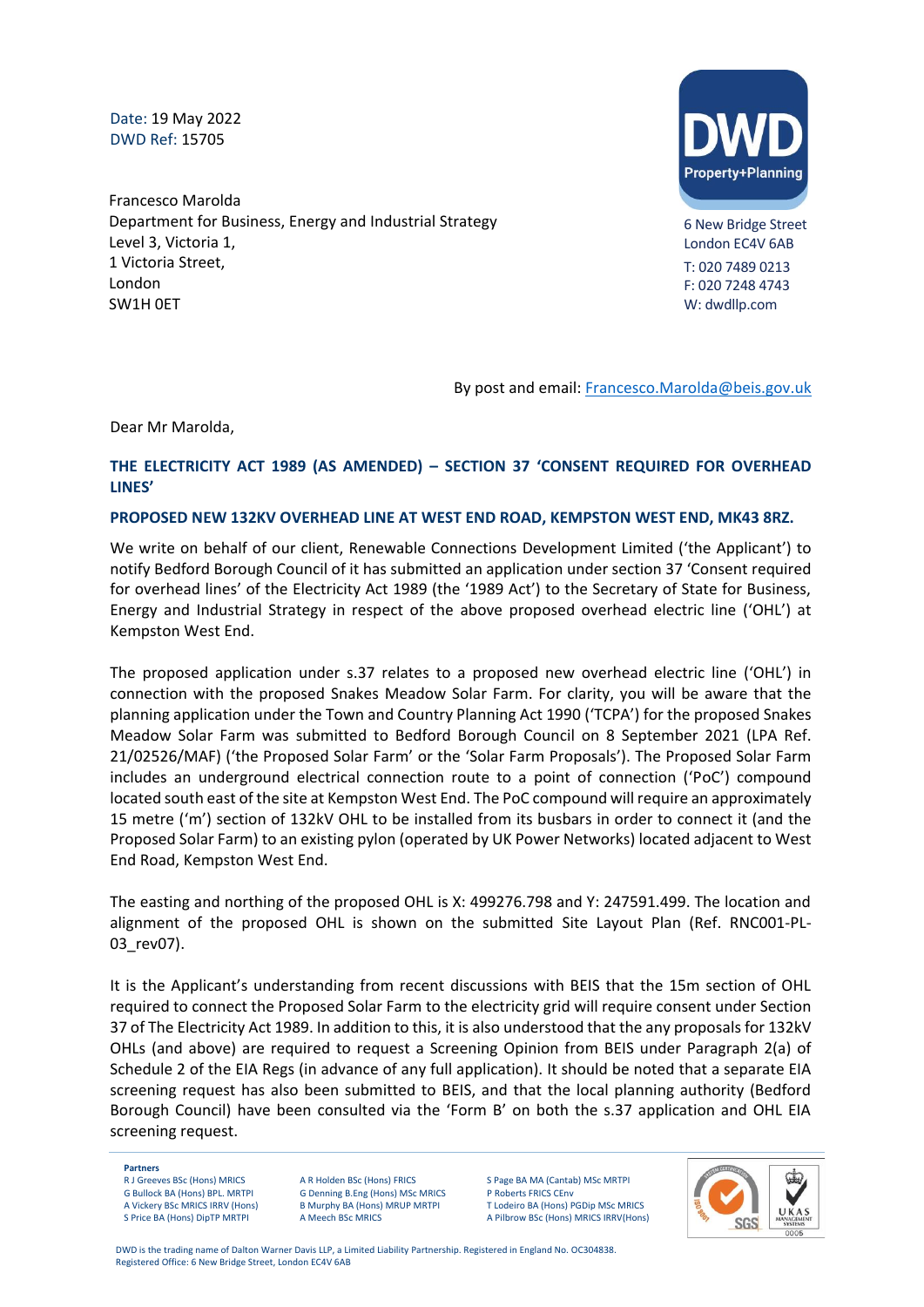

It is the Applicant's preference to submit this application under s.37 in advance of the LPA decision on the Proposed Solar Farm and run the two in parallel. That said, the applicant acknowledges that the Proposed OHL shall not come forward should the until the such a time as the LPA approves the Proposed Solar Farm under the TCPA, and is content for a condition to be imposed on the s.37 to emulate this.

The application comprises the following documents in accordance with Schedule 8 'Consents under sections 36 and 37' of the 1989 Act and the Secretary of States 'Guidance Note: The statutory consents regime for overhead power lines in England and Wales under section 37 of the Electricity Act 1989:

- Application Covering Letter (this Letter);
- Appendix 1 to this Letter EIA Screening Information (including Site information)
- Form B (and its Appendix A for EIA Screening) both to be completed by the LPA;
- A Statement (Schedule 1) providing details of the following:
	- o the relevant company's reference number;
	- o the name of the proposed overhead line;
	- $\circ$  the location of the line, including the relevant planning authority and parish;
	- o confirmation that the line will comply with the 'Electrical Safety, Quality and Continuity Regulations 2002';
	- o the specification and length of the line;
	- o the voltage of the line;
	- o any tolerance requested;
	- $\circ$  if the relevant planning authority/other consultees have requested conditions to be included on any consent; and
	- $\circ$  whether all permissions have been obtained from landowners and/or occupies for the land along the proposed route.
- The following maps and plans identifying the proposed overhead lines, including Ordnance Survey co-ordinates:
	- o Site Location Plan (Ref. RNC001-SP-02 rev02);
	- o Site Layout Plan (Ref. RNC001-PL-03 rev07);
	- o Mast/OHL Elevations Plan (Ref. RNC001-SD-22);
	- o Environment Agency Flood Risk Map; and
	- o MAGIC Mapping Extract.
- A copy of the notification letter sent to the relevant planning authority, Bedford Borough Council, dated 24.11.2021;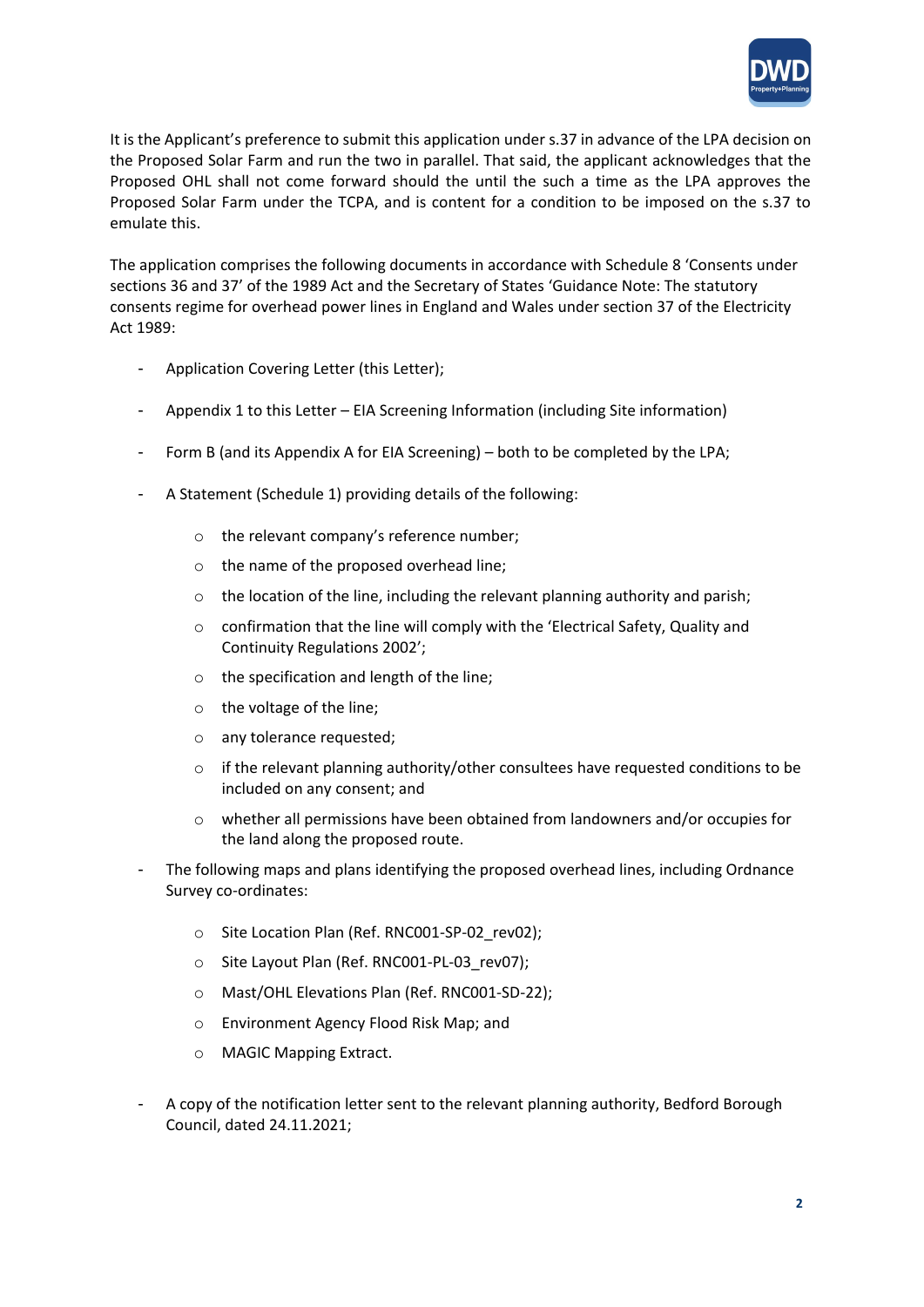

- A copy of the notice to be published in a local newspaper within the vicinity of the site; and
- The relevant fee of £402.50

All of the above listed Application Documents can be downloaded via the following link: [www.snakesmeadowsolarfarm.co.uk](https://linkprotect.cudasvc.com/url?a=http%3a%2f%2fwww.snakesmeadowsolarfarm.co.uk&c=E,1,jY0q8KPtYl2BR-Mzyx50BPet_u093b92QhDY4LjmVM460m9UgHopv1oYriThC6fjbz5Qjq8oCMuagmjEIodCFhV3Wd8-osBa2AZVBoYprxRmSZa-6rg3_eqQ&typo=1)

Further information on the Site, construction activities and potential environmental impacts can be found at Appendix 1 to this Letter (EIA Screening Information).

Further to the above, in accordance with regulation 5 'Publication of notice of application for consent under section 37', notice of the applications will be published in the Bedford Times and Citizen for two successive weeks on 19 May and 26 May 2022. A copy of the notice to be published also accompanies this letter. The notice describes by reference a map the land over which the lines are proposed to pass and specifies a location within the locality of the land in question (in addition to a web address) at which that map (and the other application documents) may be inspected.

The Proposed Development would facilitate the generation of renewable energy. Therefore, it would enable a positive contribution towards reducing carbon emissions and also contribute to supporting the local community and economy.

We look forward to hearing from you soon.

Yours sincerely,

**Rob Booth Senior Associate DWD** Rob.Booth@dwdllp.com 020 7489 4830

Encs: Appendix 1 – EIA Screening Information 'Form B' – for completion of Bedford Borough Council Notice under Regulation 5 Site Location Plan Site Layout Plan Magic Map Extract Environment Agency Flood Risk Map Snakes Meadow Solar Farm EIA Screening Opinion – (Bedford Ref. 20/01551/EIASCR)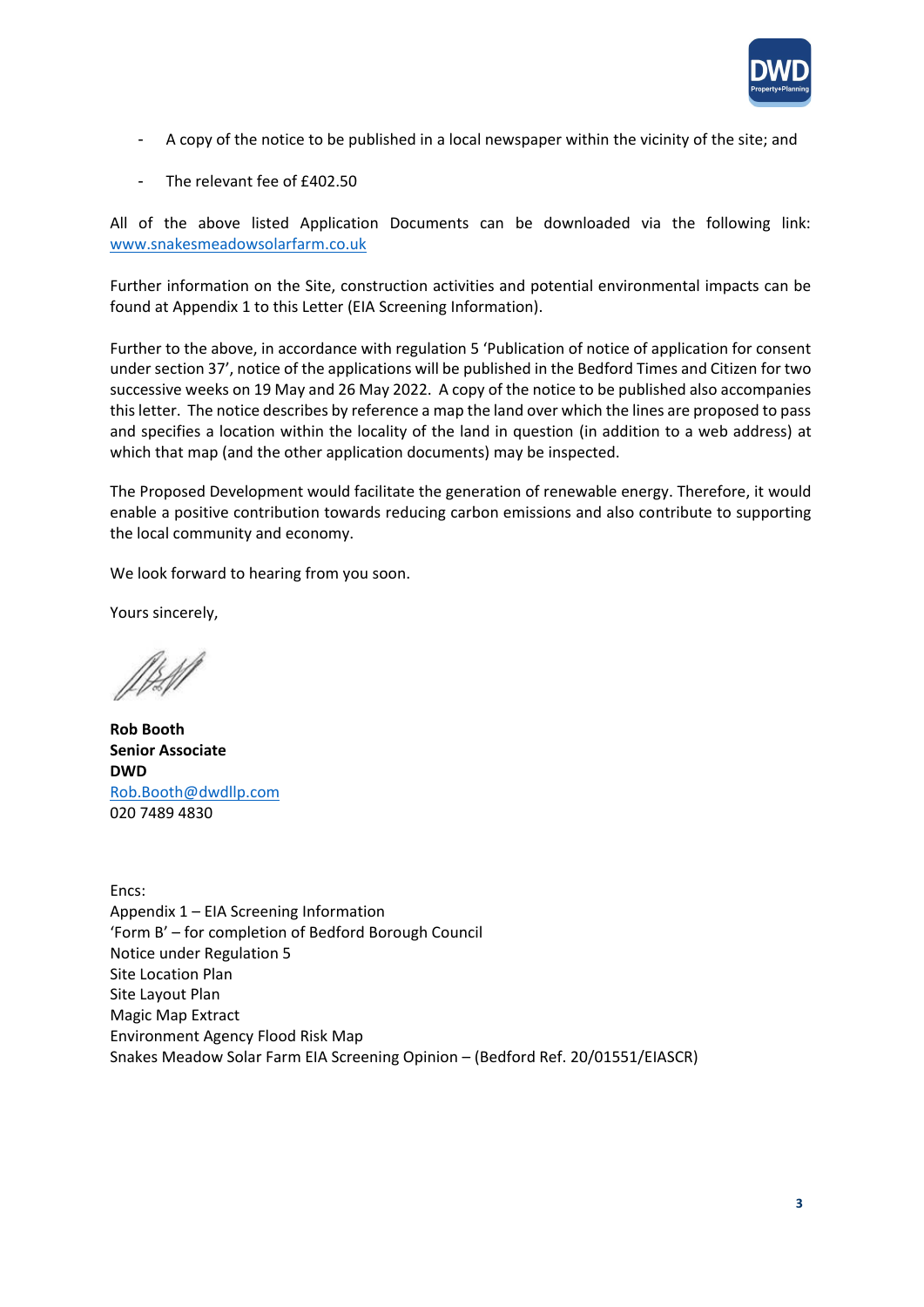

# **Appendix 1 – s.37 EIA Screening Information**

The following sections of this letter will provide information on the following:

- A description of the Site and Surrounding Area (including environmental designations);
- A description of the physical characteristics of the development;
- A description of the environmental topics which could be impacted by the development; and
- An assessment of which (if any) aspects of the environment could be significantly affected by the Proposals.

## The Site and Surrounding Area

The Site (i.e. the area proposed to be occupied by the 15m section of OHL) is comprises approximately 0.1 hectares of flat agricultural land in arable rotation, located immediately adjacent West End Road. Bordering the Site is an existing pylon tower, which forms part of a larger series of electrical pylons and overhead lines which dominate the flat landscape in which the Site is located. Situated on the other side of West End Road to the north, are the residential properties of Allington Cottage and Chancel Cottage of Kempston West End.

The surrounding area is largely flat and agricultural, with scattered residential properties and farmsteads. The nearest town of Kempston, a suburb of Bedford, is located 3.5km to the east of the Site. The villages of Stagsden and Wood End lie approximately 1.25km and 1.5km north and south of the Site respectively. There are no densely populated areas near to or within 3km of the Site.

The Site is located entirely within Flood Zone 1, the zone least at risk to flooding according to the Environment Agency. It should be noted that no ground works are proposed as part of the OHL proposals. As such flood risk is not thought of as a major consideration to the proposals. An Environment Agency Flood Map has been provided with this letter for reference.

There are no environmental designations or local environmental designations within or in the immediate vicinity of the Site. An area of ancient woodland is located approximately 325m south of the Site, on the opposing side of the field in which the Site is situated. The nearest listed building lies c.360m to the south of the Site, the Grade II listed property 'Justin's Farmhouse', further details of which are set out later in this letter. A MAGIC map has also been provided with this letter to show the Site and its surrounding designations.

## The Proposed Development and its physical characteristics

The proposed OHL connection will involve the construction of approximately 15m of 132kv overhead cabling starting from the Proposed Solar Farm's PoC compound (to be consented under TCPA) connecting into a nearby existing high voltage pylon tower. The Applicant has an agreement with the owner of the land to construct and suspend the proposed OHL over the land in order to facilitate a grid connection for the Solar Farm.

No foundations or physical structures are required to form part of the OHL proposals, on the basis that the both ends of the 15m OHL will connect into the existing tower and a PoC mast to be consented and constructed (in advance of the Proposed OHL) under TCPA. The line will be installed by using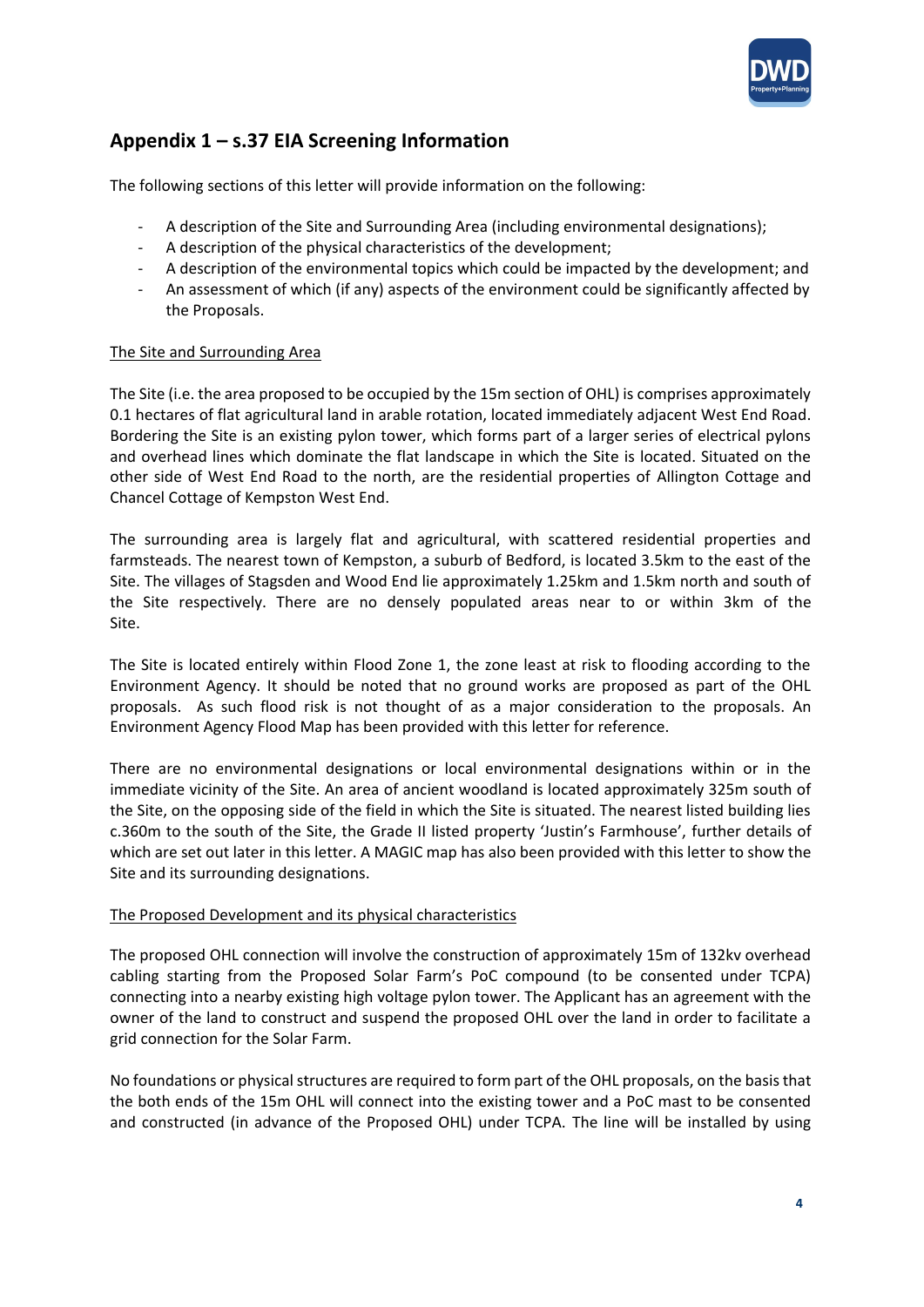

specialist conductor pulling machines that string and tension the conductor between the connection points at the existing tower. The new overhead line conductors will be uninsulated and are likely to be of All Aluminium Alloy Construction (AAAC) type. The overhead lines will have a minimum clearance of approximately 22m. At their highest point, the OHL will reach approximately 30m from the ground (see submitted Elevations Drawing (Ref. RNC001-SD022).

No security fencing is proposed as part of the OHL proposals on the basis that the above noted clearance is sufficient to avoid any intervention. The PoC compound where the OHL originates will be secured by 2m high perimeter fencing.

A Site Layout Plan (Ref. RNC001-PL-03\_rev07) and Elevations Plan (Ref. RNC001-SD-22) have been submitted to illustrate the Proposed OHL in the context of the adjacent PoC compound and pylon.

Further information on the Site, construction activities and potential environmental impacts can be found at Appendix 1 to this Letter (EIA Screening Information).

## Overview of Construction Activities

The proposed OHL can only be erected and connected to the existing pylon tower once the PoC compound has been constructed. The construction of the proposed OHL can be summarised as follows:

- provision of temporary access and a working area for plant, equipment, materials and personnel to access the PoC compound and existing tower site;
- installation of conductor and insulators on the existing tower (conductor stringing); and
- reinstatement of access and working areas to original condition.

Construction hours will be agreed with the local planning authority. It is proposed that working hours will be in line with those proposed for the Proposed Cranfield Road Solar Farm development, as follows:

- Monday to Saturday: 07:00 to 19:00; and
- Sunday: 09:00 to 13:00.

The overall duration of the works required to fit the proposed OHL is expected to take approximately 4 weeks. Any impacts caused by the construction works, such as vehicle movements or noise would be temporary and unlikely result in any impact or nuisance when considering the scale and duration of the works involved.

Access to the Site for the erection of the OHL will use the PoC access which will have been constructed and used for the PoC erection by the time the OHL is to be installed.

The construction and operation of the proposed OHL is not anticipated to generate any residues, notable emissions (besides temporary construction vehicles) or waste. The OHL would involve the use of some materials that are non-renewable. For example, the copper and/or aluminium used for the wiring associated with the OHL. The development would also involve the temporary removal and use of a small portion of land from agricultural use (beneath the line) during construction. The Proposed OHL will not require the use of soil, land water or biodiversity.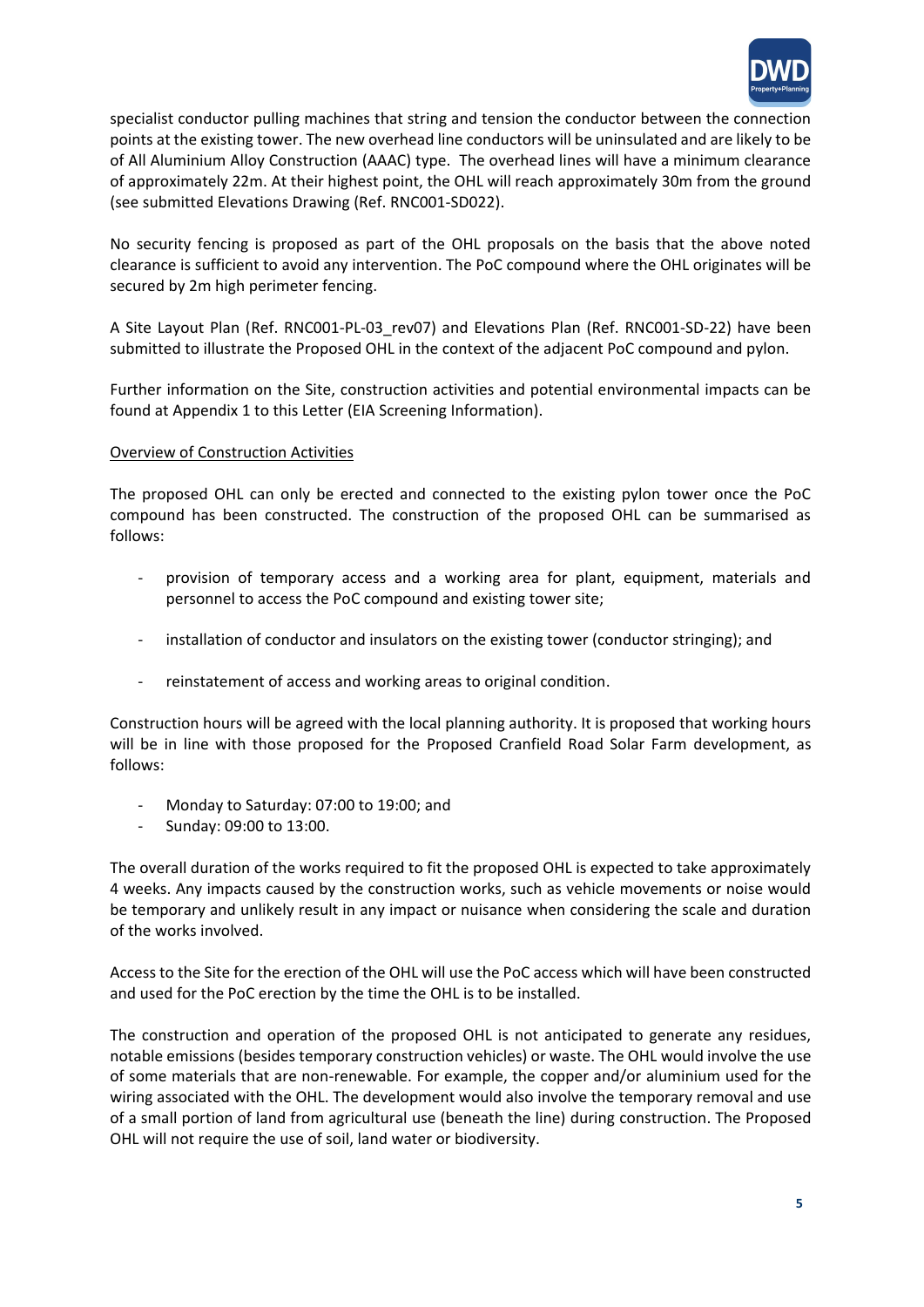

## Environmental Impacts

In assessing the potential impact of the proposed OHL, it should be noted that there would be no physical works proposed to the area over which the OHL will be suspended. The following sections of this letter cover relevant environmental considerations which might be affected or in some influenced by the construction and/or operation of the Proposed OHL.

## Landscape and Visual Impact

The Site is not located within any statutory or non-statutory landscape designations such as a National Park (NP), Area of Outstanding Natural Beauty, (AONB) or local plan Special Landscape Area (SLA). Nor are there any landscape features of value that will be affect by the proposal.

The Site and surrounding area is characterised by its flat and open appearance, the baseline position of the pylon tower and PoC compound (required to construct the OHL) comprise partially exposed electrical infrastructure in an otherwise agricultural surrounding. There are a number of large existing pylons connected by OHLs which characterise the area and immediate landscape in which the Site is located.

The proposed OHL and PoC infrastructure associated with the Proposed Solar Farm would be adjacent to the existing pylon tower and would be partially visible from Allington Cottage and Chancel Cottage at Kempston West End. The curtilage of the property is enclosed by boundary hedgerows with some mature tree cover although partial views would be apparent from the upper floor windows in the immediate context of the existing pylons and transmission lines.

It is proposed in the separate TCPA application for the Proposed Solar Farm (pending determination) that native hedgerows would be planted around the PoC compound to mitigate ground level visual effects. Though, it will not be possible to mitigate the proposed OHL on the basis that they would suspended in the air above ground, that said, they will be connecting into a much larger existing pylon/OHL. Any views from PRoWs (such as the nearest ones 1.5km from the Site) would not be unlikely to distinguish the proposed OHL from the existing pylon and lines and the POC compound. Considering the visual influence of the existing pylon, and to some degree the proposed POC infrastructure, it is considered that the proposed OHL would result in a low/negligible level of change to the landscape once constructed.

The PoC infrastructure would be visible from the Kempton West Road and public footpaths 25 and 26 approximately 1.5km to the east of the solar PV Site. Considering the distance of these PRoWs from the Site, it is unlikely that the addition of the proposed OHL to the overall PoC/Pylon massing will alter the views experience by users.

## Heritage

There are no World Heritage Sites, Conservation Areas, Registered Parks and Gardens, or Registered Battlefields are located within or near to the Site.

In terms of built heritage, in the vicinity of the proposed OHL at Kempston West End are two Grade II Listed Buildings: Justin's Farmhouse, c.360m to the south, and Old Farmhouse, c.470m to the south.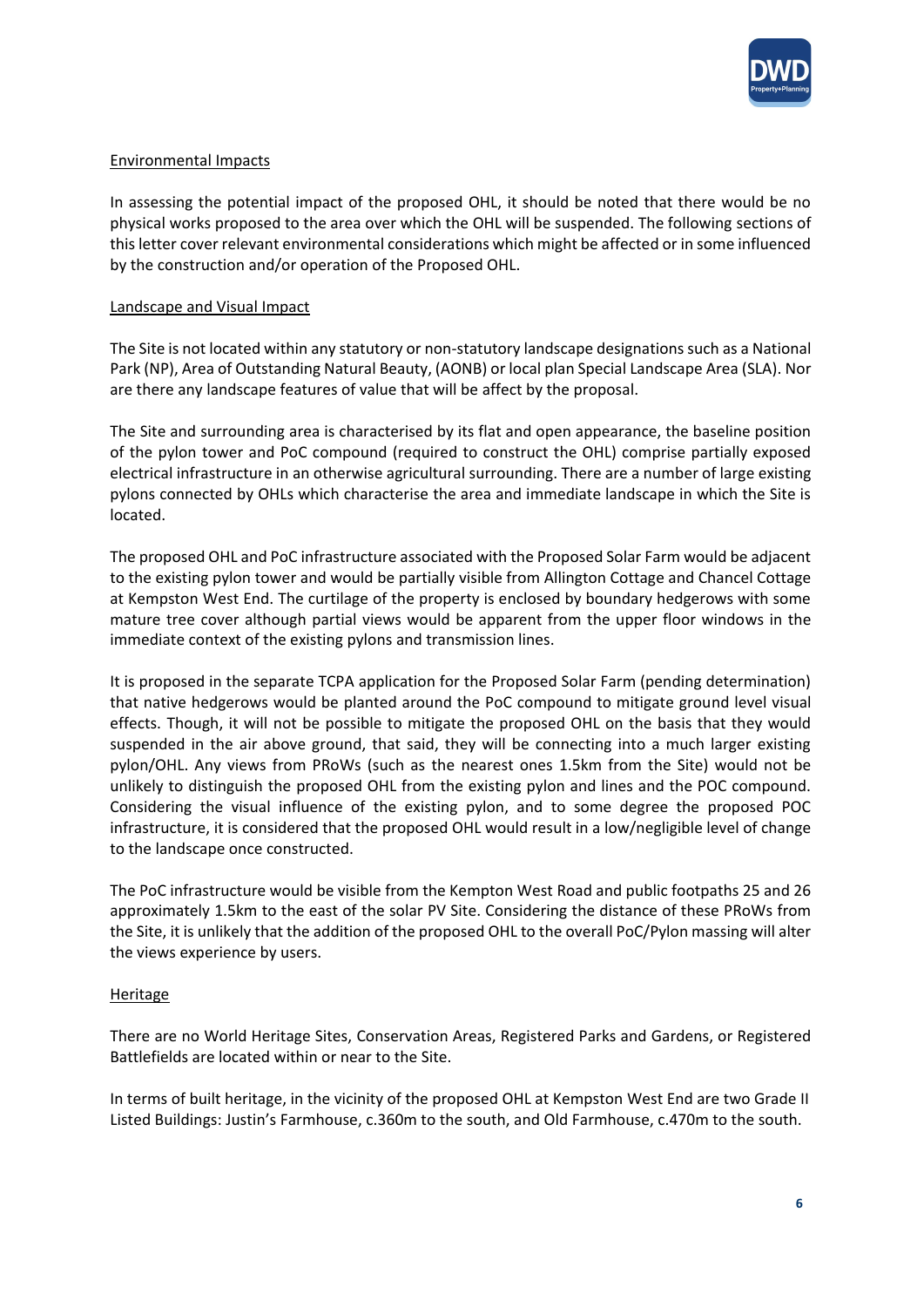

Of particular note is the Grade II Listed Justin's Farmhouse, located c.360m to the south of the PoC compound. The Heritage Statement submitted with the planning application for the wider Solar Farm proposals also notes that the PoC infrastructure will be visible in views from Justin's Farmhouse and would have potential to further erode the historic landscape character. However, the assessment considers that the proposed PoC will result in a small degree of harm, at the lowermost end of less than substantial, to the significance of Justin's Farmhouse. Considering that the Proposed OHL will form an extension to the PoC massing when viewed from the listed asset, and will be situated on the opposite side of the PoC (to the north), it is not likely that any further harm will be caused by the addition of the OHL nor by the combined effect of proposed line in the context of the PoC compound and neighbouring pylons.

A negligible impact to the heritage significance of designated heritage assets is anticipated when considering distance, location and context.

## Ecology

The entirety of Site for the OHL is comprised of agriculturally managed field of little ecological importance. As no physical development is proposed to the area where the proposed OHL is to be suspended over, it can be concluded that there will be little to no impact on surrounding habitats and species. There might be potential for temporary impact generated during the temporary construction period of the OHL. That said, the PoC compound and wider Solar Farm Proposals will be subject to a Construction Environmental Management Plan (CEMP) which will detail protection measures for any habitats and features present during the construction.

The nearest habitat of any designated value to the Site is Kempston Wood, an area of Ancient Woodland located approximately 350m to the south. It is not anticipated that there will be any impact to the nearby Ancient Woodland, due to the limited construction impacts and maintenance required for the Proposed OHL.

## Traffic and Transport

Traffic associated with the Proposed Development would be largely limited to the temporary construction phase, during which appropriate and proportionate management measures would be implemented. Traffic during operation would be limited to periodic maintenance/inspection.

In view of the characteristics of the Proposed Development, the relatively low environmental sensitivity of the location and the limited potential for impacts, it is considered that the proposed OHL would not result in significant environmental effects that require an EIA to be undertaken.

## **Table 1 – Screening Checklist for Kempston West End OHL**

| be considered                                                                                                               | Screening Question to Yes / No - Brief Description                                                                                                                         | Is this likely to result in a significant<br>effect? Yes/No - Explanation                                                                            |
|-----------------------------------------------------------------------------------------------------------------------------|----------------------------------------------------------------------------------------------------------------------------------------------------------------------------|------------------------------------------------------------------------------------------------------------------------------------------------------|
| 1. Will construction,<br>operation or                                                                                       | No.                                                                                                                                                                        | No.                                                                                                                                                  |
| decommissioning of the<br>project involve actions which<br>will cause physical changes in<br>the locality (topography, land | The Proposed Development will<br>involve small scale construction<br>works to install the new line<br>between a pre-existing PoC and<br>Pylon. There will be no changes to | No physical change is anticipated to occur to the<br>Site (in terms of topography, land use or water<br>bodies) in connection with the proposed OHL. |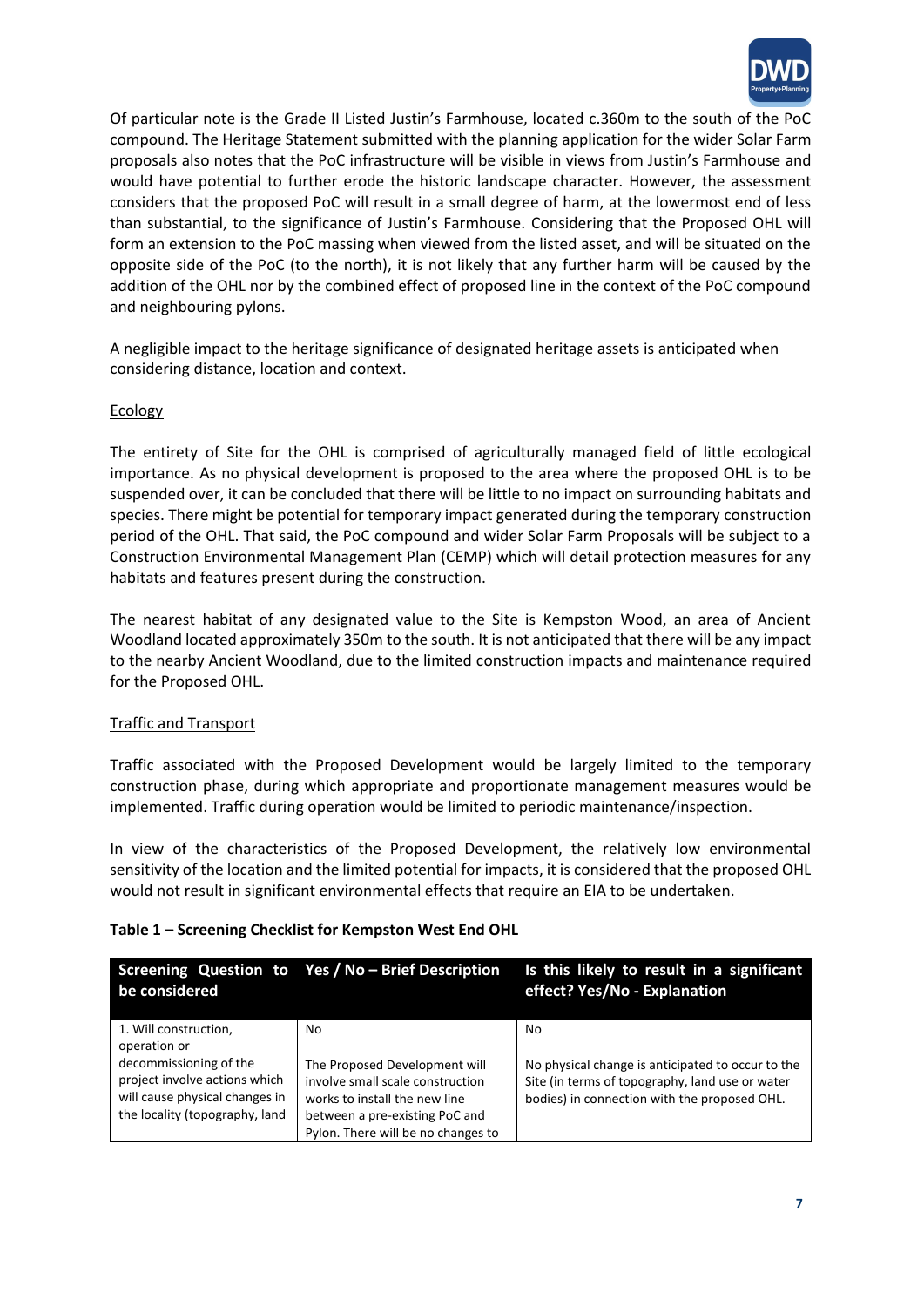

| use, changes in waterbodies,<br>etc)?                                                                                                                                                               | topography, land use or<br>waterbodies.                                                                                                                                                                                                                                                                                                      |                                                                                                                                                                                                                                                                                                                                                                                                                                                                                              |
|-----------------------------------------------------------------------------------------------------------------------------------------------------------------------------------------------------|----------------------------------------------------------------------------------------------------------------------------------------------------------------------------------------------------------------------------------------------------------------------------------------------------------------------------------------------|----------------------------------------------------------------------------------------------------------------------------------------------------------------------------------------------------------------------------------------------------------------------------------------------------------------------------------------------------------------------------------------------------------------------------------------------------------------------------------------------|
| 2. Will construction or<br>operation of the project use                                                                                                                                             | Yes                                                                                                                                                                                                                                                                                                                                          | No                                                                                                                                                                                                                                                                                                                                                                                                                                                                                           |
| natural resources such as<br>land, water, materials or<br>energy, especially any<br>resources which are non-<br>renewable or in short supply?                                                       | The proposed development will use<br>materials and energy as part of<br>standard construction practice.<br>The construction activities will be<br>relatively short term (4 weeks), and<br>the requirements for materials will<br>not be very large.                                                                                          | The proposed development will not consume<br>significant quantities of natural resources. No<br>significant effects arising from use of resources<br>by the development are anticipated to occur.                                                                                                                                                                                                                                                                                            |
| 3. Will the project involve<br>use, storage, transport,                                                                                                                                             | No                                                                                                                                                                                                                                                                                                                                           | No                                                                                                                                                                                                                                                                                                                                                                                                                                                                                           |
| handling or production of<br>substances or materials<br>which could be harmful to<br>human health or the<br>environment or raise<br>concerns about actual or<br>perceived risks to human<br>health? | The substances/materials that will<br>be used for construction are well<br>known and the risks associated<br>with their use and storage well<br>understood. There are no concerns<br>regarding actual or perceived risks<br>to human health.<br>No hazardous substances will be<br>used during operation of the<br>proposed development.     | No significant effects from substances causing<br>actual or perceived risks to human health are<br>anticipated to occur.                                                                                                                                                                                                                                                                                                                                                                     |
|                                                                                                                                                                                                     |                                                                                                                                                                                                                                                                                                                                              |                                                                                                                                                                                                                                                                                                                                                                                                                                                                                              |
| 4. Will the project produce<br>solid wastes during<br>construction or operation or<br>decommissioning?                                                                                              | Yes<br>There will be some minor wastes<br>generated during construction of<br>the OHL, such as packaging and off-<br>cuts from construction materials.<br>No solid wastes will be produced<br>during operation of the proposed<br>development.                                                                                               | No<br>During construction relatively small quantities of<br>waste will be generated that will be recycled or<br>disposed of using standard waste management<br>practices.<br>No significant effects arising from waste<br>management are anticipated to occur.                                                                                                                                                                                                                               |
| 5. Will the project release                                                                                                                                                                         | No                                                                                                                                                                                                                                                                                                                                           | No                                                                                                                                                                                                                                                                                                                                                                                                                                                                                           |
| pollutants or any hazardous,<br>toxic or noxious substances<br>to air?                                                                                                                              | No hazardous, toxic or noxious<br>substances will be released to the<br>air during construction or<br>operation of the development.                                                                                                                                                                                                          | No significant effects from emissions to air are<br>anticipated to occur.                                                                                                                                                                                                                                                                                                                                                                                                                    |
| 6. Will the project cause<br>noise and vibration or release                                                                                                                                         | Yes                                                                                                                                                                                                                                                                                                                                          | No                                                                                                                                                                                                                                                                                                                                                                                                                                                                                           |
| of light, heat energy or<br>electromagnetic radiation?                                                                                                                                              | Noise will be generated by<br>construction activities, and light<br>will be produced by lighting of the<br>construction works, including<br>security lighting.<br>No noise or light will be generated<br>by operation of the proposed<br>development. During operation of<br>the overhead line electric and<br>magnetic fields (EMF) will be | The construction will be carried out within the<br>existing legislative requirements of the Control<br>of Pollution Act 1974 and apply best practicable<br>means to minimise noise and vibration.<br>Construction works at the site will be carried out<br>as agreed with the local planning authority.<br>There is no requirement for noisy activities as<br>part of these proposals, such as pile driving. The<br>overall duration of construction activities will be<br>relatively short. |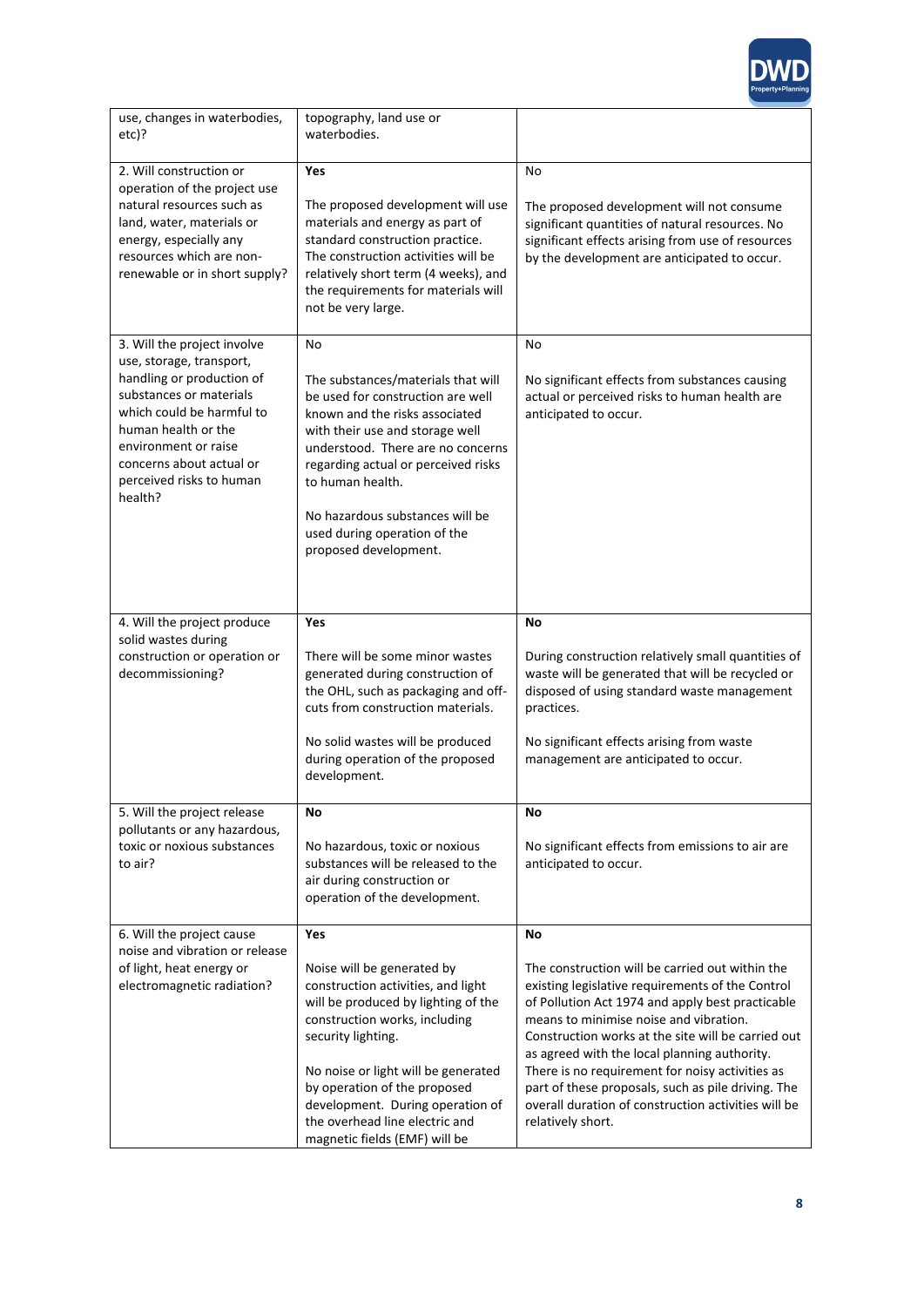

|                                                                                                                                                                                                                                                 | generated around the overhead<br>lines.                                                                                                                                                                                                                                                                                                                                  | The proposed overhead lines will be designed to<br>comply with the statutory requirements of the<br>Electricity Safety, Quality and Continuity<br>Regulations 2002, and with Government policy<br>on optimum phasing (Code of Practice:<br>Optimum phasing of high voltage double circuit<br>power lines').<br>Given the location of the construction works and<br>the existing presence of operational power lines<br>within the immediate and wider area, the<br>proposed development are unlikely to represent<br>a significant change within the context of<br>existing site. |
|-------------------------------------------------------------------------------------------------------------------------------------------------------------------------------------------------------------------------------------------------|--------------------------------------------------------------------------------------------------------------------------------------------------------------------------------------------------------------------------------------------------------------------------------------------------------------------------------------------------------------------------|-----------------------------------------------------------------------------------------------------------------------------------------------------------------------------------------------------------------------------------------------------------------------------------------------------------------------------------------------------------------------------------------------------------------------------------------------------------------------------------------------------------------------------------------------------------------------------------|
| 7. Will the project lead to<br>risks of contamination of land<br>or water from releases of<br>pollutants onto the ground or<br>into surface waters,<br>groundwater, coastal waters<br>or the sea?                                               | No<br>It is not consider that any materials<br>with potential to release<br>contaminants will be required in<br>order to fit the OHL. Appropriate<br>construction measures will be<br>employed to ensure that pollutants<br>are not released to water or land.<br>No risk of contamination to land or<br>water will arise from the operation<br>of proposed development. | No<br>Adherence to Environment Agency guidance and<br>good site construction practices will ensure that<br>no significant effects on land or water resources<br>will occur during construction.                                                                                                                                                                                                                                                                                                                                                                                   |
| 8. Are there any areas on or<br>around the location which<br>are already subject to<br>pollution or environmental<br>damage e.g. where existing<br>legal environmental<br>standards are exceeded,<br>which could be affected by<br>the project? | No<br>There are no areas of<br>environmental damage present at<br>the Site, nor is the Proposed<br>Development considered to affect<br>or damage the Site or surrounding<br>area. No ground works are<br>proposed in order to construct the<br>OHL.                                                                                                                      | No<br>No significant effects are anticipated.                                                                                                                                                                                                                                                                                                                                                                                                                                                                                                                                     |
| 9. Will there be any risk of<br>accidents during construction<br>or operation of the project<br>which could affect human<br>health or the environment?                                                                                          | No<br>Standard operating methods and<br>contractor health and safety<br>management procedures, during<br>both construction works and<br>operation of the overhead line, will<br>ensure that there is a low<br>likelihood of accidents resulting<br>from the development.                                                                                                 | No<br>There is a low residual risk of accidents<br>occurring during construction or operation of<br>the proposed development.                                                                                                                                                                                                                                                                                                                                                                                                                                                     |
| 10. Will the project result in<br>social changes, for example,<br>in demography, traditional<br>lifestyles, employment?                                                                                                                         | No<br>The proposed development will not<br>displace employment, and will not<br>be a significant generator of<br>employment opportunities at any<br>stage. Construction workers would<br>be sourced from existing markets.                                                                                                                                               | No<br>There will be no significant economic or<br>demographic changes as a result of the<br>proposed development                                                                                                                                                                                                                                                                                                                                                                                                                                                                  |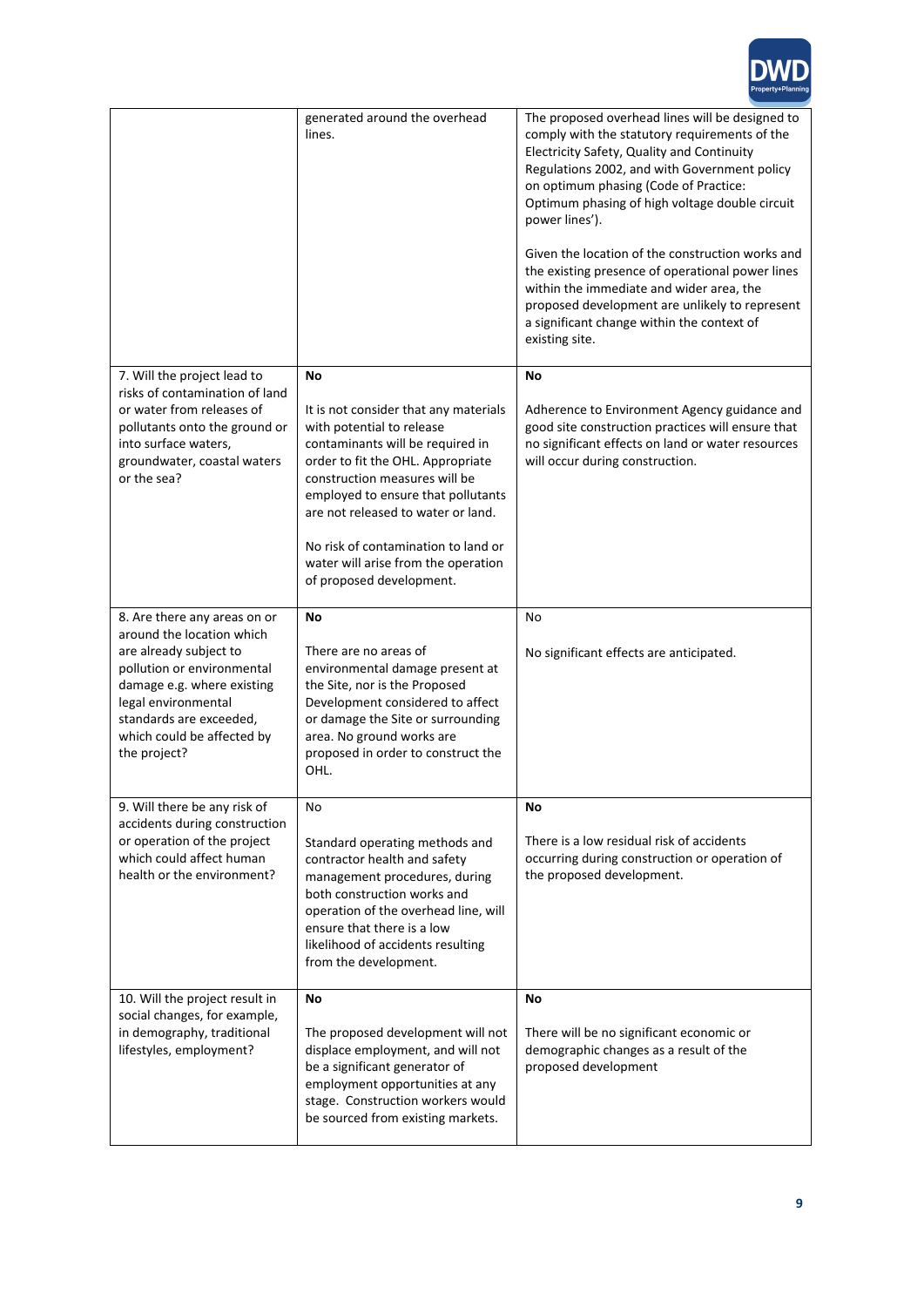

|                                                                                                                                                                                                                                                                                               | No other social changes will result<br>from the development.                                                                                                                                                                                                                                                                                                                                                                                                                                                                                                  |                                                                                                                                                                                                 |
|-----------------------------------------------------------------------------------------------------------------------------------------------------------------------------------------------------------------------------------------------------------------------------------------------|---------------------------------------------------------------------------------------------------------------------------------------------------------------------------------------------------------------------------------------------------------------------------------------------------------------------------------------------------------------------------------------------------------------------------------------------------------------------------------------------------------------------------------------------------------------|-------------------------------------------------------------------------------------------------------------------------------------------------------------------------------------------------|
| 11. Are there any areas on or<br>around the location which<br>are protected under<br>international or national or<br>local legislation for their<br>ecological, landscape, cultural<br>or other value, which could<br>be affected by the project?                                             | No<br>The proposed development is not<br>located within any statutory or<br>non-statutory nature conservation<br>designations.<br>The closest statutory designated<br>site is over 300 m away (Grade II<br>Listed Building) at its nearest point.<br>The closest non-statutory site is<br>also over 300 m from the Site<br>(Kempston Wood). Given the<br>nature of the planned construction<br>and operational activities, and the<br>distance to designated sites, there<br>are not expected to be effects on<br>either statutory or non-statutory<br>sites. | No<br>Given the low level of construction activity<br>required, it is not anticipated that designated<br>sites located away from the development will be<br>affected.                           |
| 12. Are there any other areas<br>on or around the location<br>which are important or<br>sensitive for reasons of their<br>ecology e.g. wetlands,<br>watercourses or other<br>waterbodies, the coastal<br>zone, mountains, forests or<br>woodlands, which could be<br>affected by the project? | No<br>As noted in the above letter, no<br>sensitive ecological areas have<br>been identified within the footprint<br>of the proposed development.<br>The closest potentially sensitive<br>area to the development is<br>Kempston Wood located<br>approximately 350 m from planned<br>construction works.<br>No construction or operational<br>activities are anticipated to affect<br>sensitive ecological areas.                                                                                                                                             | No<br>No significant effects on sensitive ecological<br>areas, and to ecological populations reliant upon<br>them, are anticipated due to distance from<br>construction activities.             |
| 13. Are there any areas on or<br>around the location which<br>are used by protected,<br>important or sensitive<br>species of fauna or flora e.g.<br>for breeding, nesting,<br>foraging, resting,<br>overwintering, migration,<br>which could be affected by<br>the project?                   | No<br>Considering the nature of the<br>proposed works and Site, along<br>with the existing infrastructure<br>present at the Site, it is not<br>considered that the Proposed OHL<br>would give rise to any additional<br>impacts to habitats.                                                                                                                                                                                                                                                                                                                  | No<br>The activities being undertaken as part of the<br>proposed development are not anticipated to<br>significantly affect any protected, important or<br>sensitive species of fauna or flora. |
| 14. Are there any inland,<br>coastal, marine or<br>underground waters on or<br>around the location which<br>could be affected by the<br>project?                                                                                                                                              | No<br>The closest surface water body to<br>the development is located<br>approximately 250 m to the south<br>of planned construction works.                                                                                                                                                                                                                                                                                                                                                                                                                   | No<br>No significant effects on surface or groundwater<br>resources are likely due to the distance from and<br>lack of intrusion from construction activities.                                  |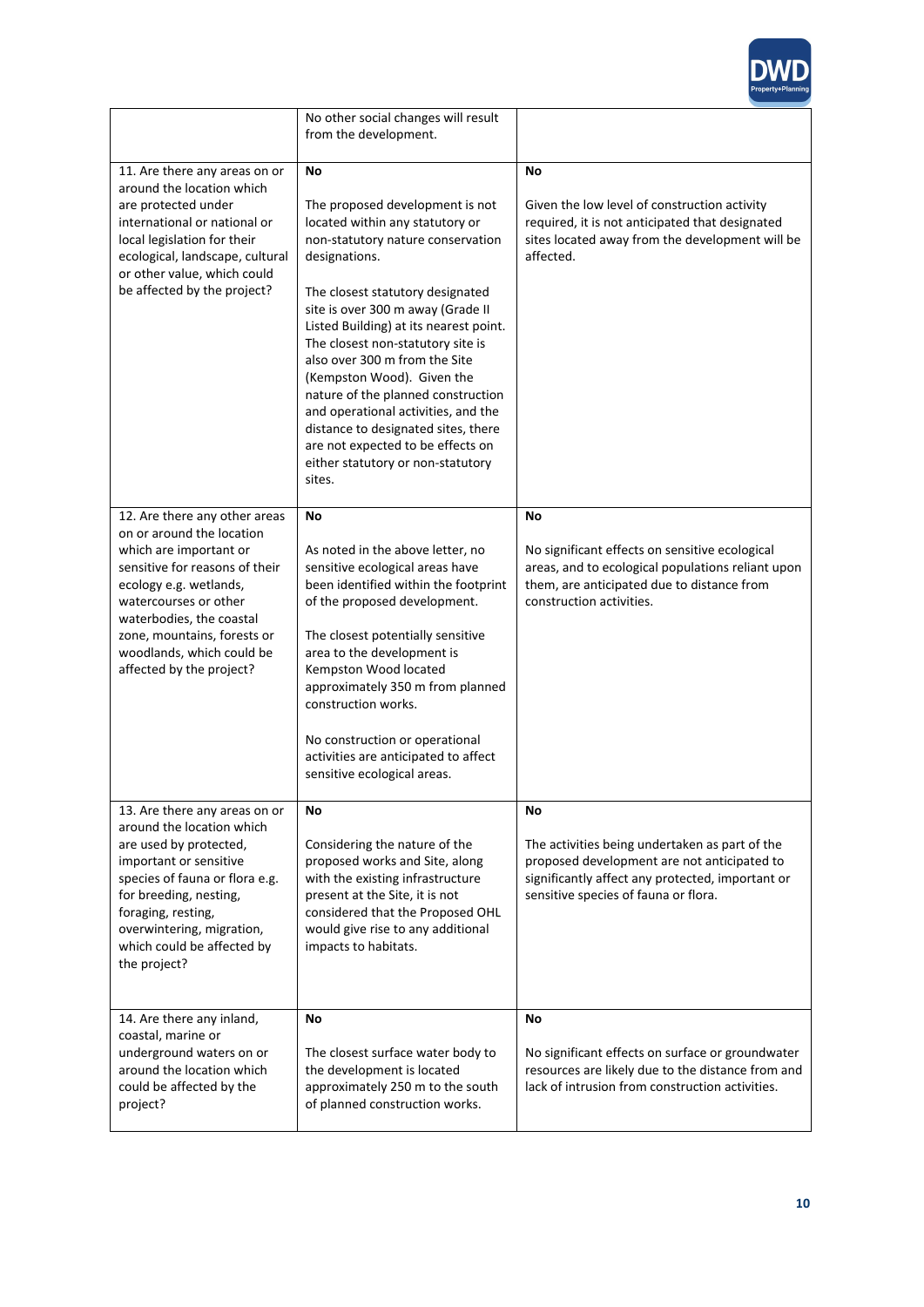

|                                                                                                                                                     | Groundwater at the Site should not<br>be impacted as no groundworks<br>are proposed in order to<br>construction/fit the OHL.                                                                                                                                                                                                                                                                                                                                                                                                                                                                                                                                                                                                                                             |                                                                                                                                                                                                                                                                          |
|-----------------------------------------------------------------------------------------------------------------------------------------------------|--------------------------------------------------------------------------------------------------------------------------------------------------------------------------------------------------------------------------------------------------------------------------------------------------------------------------------------------------------------------------------------------------------------------------------------------------------------------------------------------------------------------------------------------------------------------------------------------------------------------------------------------------------------------------------------------------------------------------------------------------------------------------|--------------------------------------------------------------------------------------------------------------------------------------------------------------------------------------------------------------------------------------------------------------------------|
| 15. Are there any areas or<br>features of high landscape or<br>scenic value on or around the<br>location which could be<br>affected by the project? | No<br>The landscape in the area around<br>the proposed development is<br>generally open and flat, with views<br>extending over large distances. No<br>landscape areas or features of high<br>value have been identified in the<br>immediate vicinity of the proposed<br>development.<br>A landscape and visual impact<br>assessment ('LVIA') was prepared<br>for the wider Solar Farm proposals,<br>which included the PoC compound<br>to which the Proposed OHL will<br>connect. The LVIA concluded that<br>the PoC compound would cause<br>less than substantial harm to the<br>landscape and views from heritage<br>assets. It follows that the Proposed<br>OHL, as a minor extension to this,<br>would have a negligible impact<br>when considered cumulatively with | No<br>When considering the existing pylon towers<br>which dominate the surrounding landscape, and<br>the presence of the PoC compound which is<br>required to fit the OHL, there will likely be a<br>negligible impact from the addition of the OHL<br>to the landscape. |
| 16. Is the project in a location                                                                                                                    | the surrounding infrastructure.<br>No                                                                                                                                                                                                                                                                                                                                                                                                                                                                                                                                                                                                                                                                                                                                    | No                                                                                                                                                                                                                                                                       |
| where it is likely to be highly<br>visible to many people?                                                                                          | As noted in the response to<br>Question 15, the landscape in the<br>area around the proposed<br>development is generally open and<br>flat, with views extending over<br>large distances. However, within<br>the context of the existing and<br>proposed infrastructure in the<br>immediate vicinity, it is not<br>anticipated that the visual impact<br>of a new overhead line would be<br>significant.                                                                                                                                                                                                                                                                                                                                                                  | Due to the location of the proposed<br>development, it will cause little to no visual<br>impact.                                                                                                                                                                         |
| 17. Are there any routes or<br>facilities on or around the                                                                                          | No                                                                                                                                                                                                                                                                                                                                                                                                                                                                                                                                                                                                                                                                                                                                                                       | No                                                                                                                                                                                                                                                                       |
| location which are used by<br>the public for access to<br>recreation or other facilities,<br>which could be affected by<br>the project?             | A public road (West End Road)<br>passes adjacent north of the<br>location of the new OHL, but is not<br>heavily used.                                                                                                                                                                                                                                                                                                                                                                                                                                                                                                                                                                                                                                                    | The construction activities for the proposed<br>development and any associated traffic will not<br>result in any significant changes to the<br>accessibility of West End Road.                                                                                           |
| 18. Are there any transport                                                                                                                         | No                                                                                                                                                                                                                                                                                                                                                                                                                                                                                                                                                                                                                                                                                                                                                                       | No                                                                                                                                                                                                                                                                       |
| routes on or around the<br>location which are<br>susceptible to congestion or<br>which cause environmental                                          | The level of construction traffic will<br>be limited to the delivery of some<br>construction materials and                                                                                                                                                                                                                                                                                                                                                                                                                                                                                                                                                                                                                                                               | The proposed development will generate very<br>low levels of traffic during construction, and                                                                                                                                                                            |